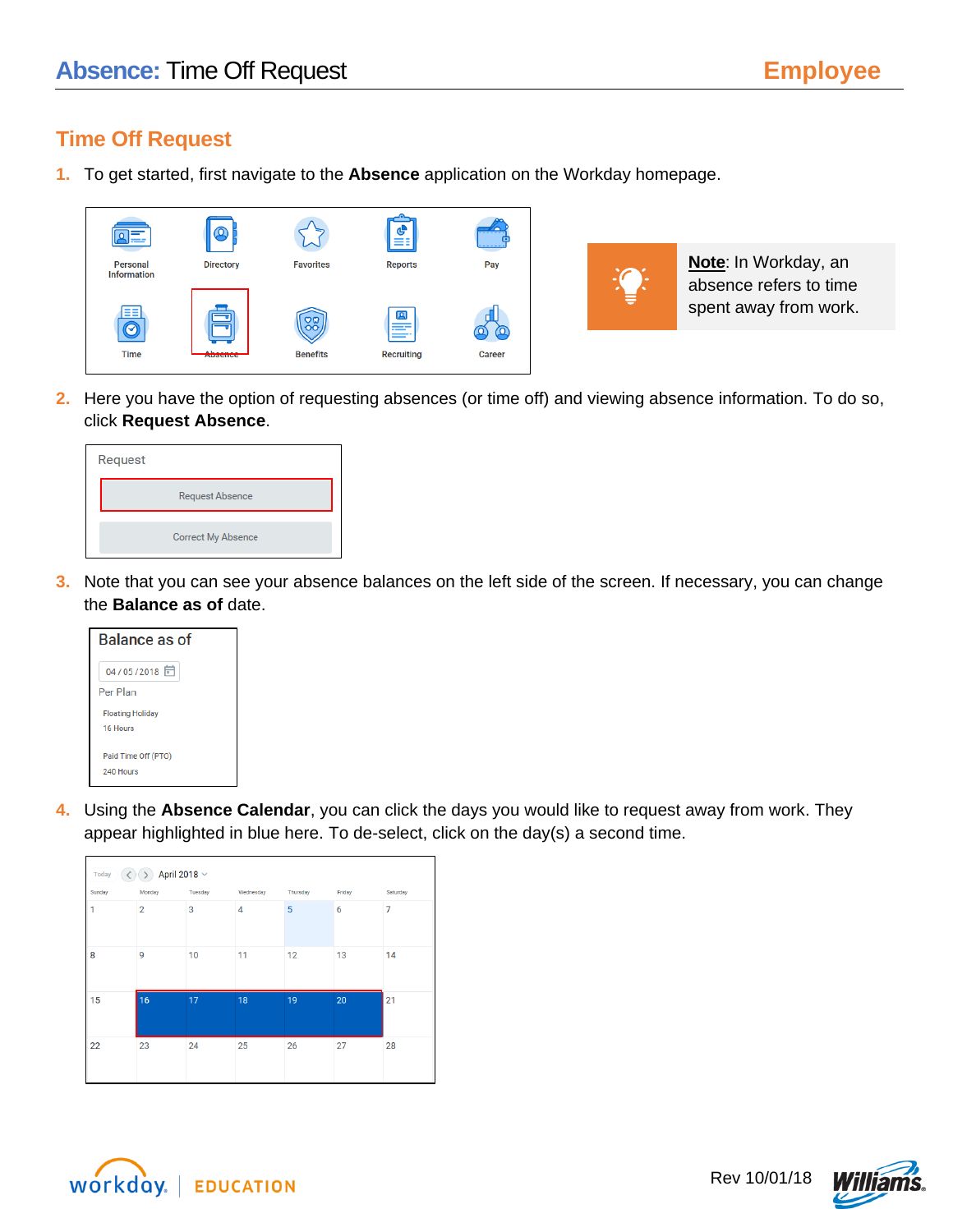**5.** Next, click the orange **Request Absence** button in the bottom left-hand corner. This button will update with the number of days selected on the calendar.



**6.** A **Select Absence Type** pop-up will appear.

| <b>Select Absence Type</b> |                                                 |  |  |  |
|----------------------------|-------------------------------------------------|--|--|--|
| When<br>Type $\star$       | Monday, April 16, 2018 - Friday, April 20, 2018 |  |  |  |
|                            | Cancel<br><b>Next</b>                           |  |  |  |

**7.** In the pop-up window, click the **Absence** type from the dropdown menu.

|              | Military Leave (+31 days -<br><b>Attachment Required)</b><br>On The Job Injury |                                                         |
|--------------|--------------------------------------------------------------------------------|---------------------------------------------------------|
|              |                                                                                |                                                         |
|              |                                                                                | <b>Select Absence Type</b>                              |
| Selec        | Paid Time Off (PTO)                                                            |                                                         |
|              | Personal Leave (Unpaid)                                                        | When<br>Monday, April 16, 2018 - Friday, April 20, 2018 |
| When         | <b>United Way Day</b>                                                          | 018<br>這<br>Type<br>search<br>法                         |
| Type $\star$ | 洼<br>search                                                                    | $\times$ Paid Time Off (PTO)                            |

- **8.** Click **Next**.
- **9.** If you would like to make changes to the PTO quantity per day, click **Edit Quantity per Day**. Note that in the case of requesting PTO on a weekend day, the Quantity per Day will default to 0 hours. As such, you will need to adjust the quantity to reflect the number of hours you would like to take off.



**10.** Here you can **Update All Quantities**, or change the individual quantity in the **Quantity per Day** column. Click **Done**.

| <b>Edit Quantity per Day</b> |                   |                         |   |          |                                        |
|------------------------------|-------------------|-------------------------|---|----------|----------------------------------------|
|                              |                   |                         |   |          | 8 hours - Paid Time Off (PTO)<br>Total |
| <b>Update All Quantities</b> | 8                 |                         |   |          |                                        |
|                              | 1 item            |                         |   |          |                                        |
|                              | Date              | <b>Quantity per Day</b> |   | Comments |                                        |
|                              | Tue, Jul 10, 2018 |                         | 8 |          |                                        |
|                              |                   |                         |   |          |                                        |